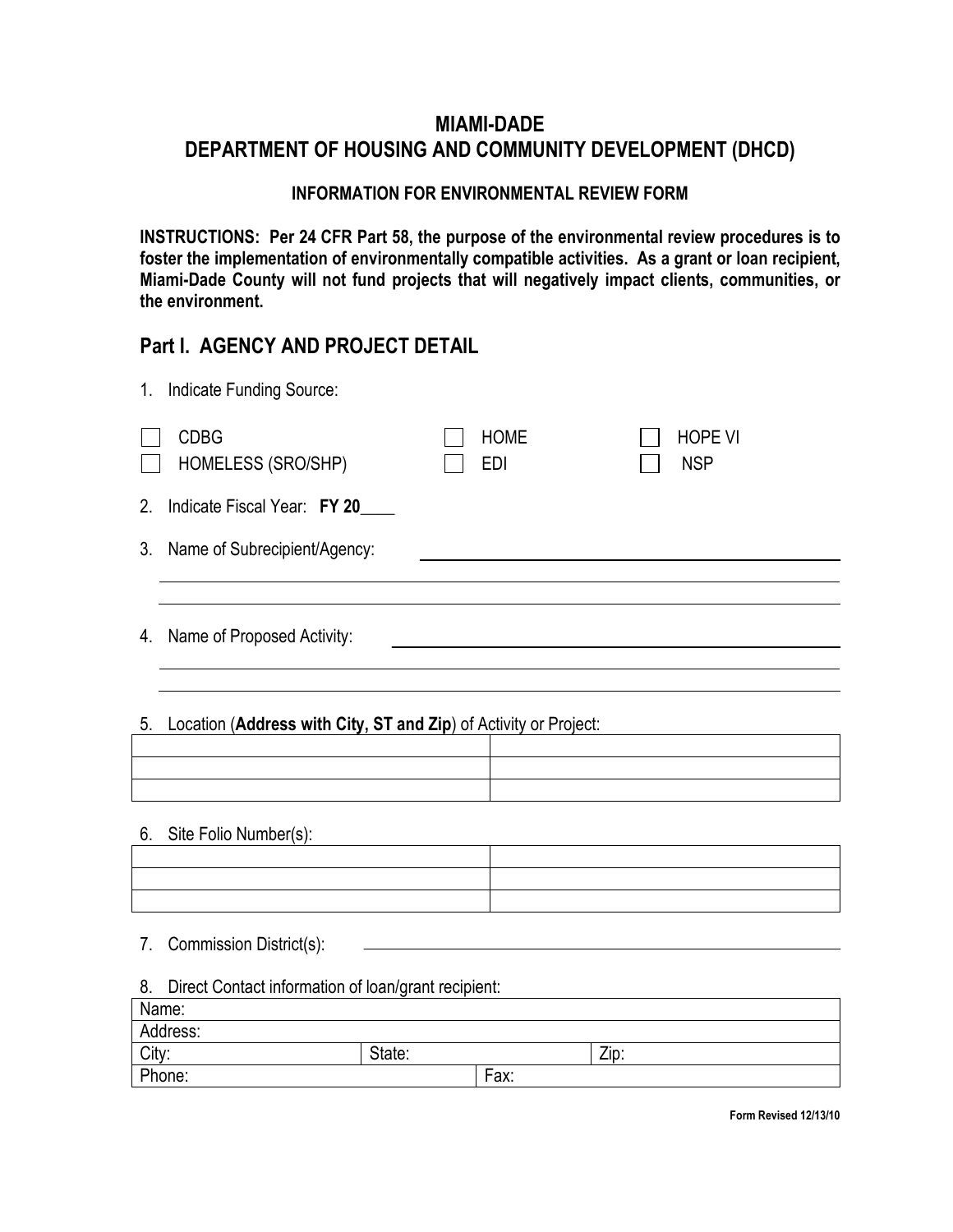9. Detailed description of activity or project:

10. What is the purpose of the activity or project? For example, Public Service, Economic Development, Historic Preservation, Capital Improvement, Housing, etc.

<u> 1989 - Andrea Station Barbara, amerikan personal (h. 1989).</u>

11. What is the status of activity or project? For example, Pre-Development Phase, Rehab/Construction Underway, Rehab/Construction Completed, etc.

# Part II. PROJECT OUTCOME

Will the activity or project result in the following?

| YES | NΟ |    |                                                                                                                              |  |
|-----|----|----|------------------------------------------------------------------------------------------------------------------------------|--|
|     |    | 1. | Change in use                                                                                                                |  |
|     |    | 2. | Sub-surface alteration (i.e. excavations)                                                                                    |  |
|     |    | 3. | New construction                                                                                                             |  |
|     |    | 4. | Renovation or demolition                                                                                                     |  |
|     |    | 5. | Site improvements (utilities, sidewalk, landscaping, storm<br>drainage, parking areas, drives, etc.)                         |  |
|     |    | 6. | Building improvements (windows, doors, etc.)                                                                                 |  |
|     |    | 7. | Displacement of persons, households or business                                                                              |  |
|     |    | 8. | Increase in population working or living on site                                                                             |  |
|     |    | 9. | Land acquisition                                                                                                             |  |
|     |    |    | 10. Activity in 100-year floodplain                                                                                          |  |
|     |    |    | 11. A new nonresidential use generating at least 1,375,000 gallons of<br>water or 687,500 gallons of sewage per day.         |  |
|     |    |    | 12. Use requiring operating permit (i.e. for hazardous waste,<br>pretreatment of sewage, etc.)                               |  |
|     |    |    | 13. A sanitary landfill or hazardous waste disposal site                                                                     |  |
|     |    |    | 14. Tree removal or relocation                                                                                               |  |
|     |    |    | 15. Street improvements                                                                                                      |  |
|     |    |    | 16. The impounding of more than 10 acre feet of water (e.g. digging a<br>lake or diverting or deepening of a body of water). |  |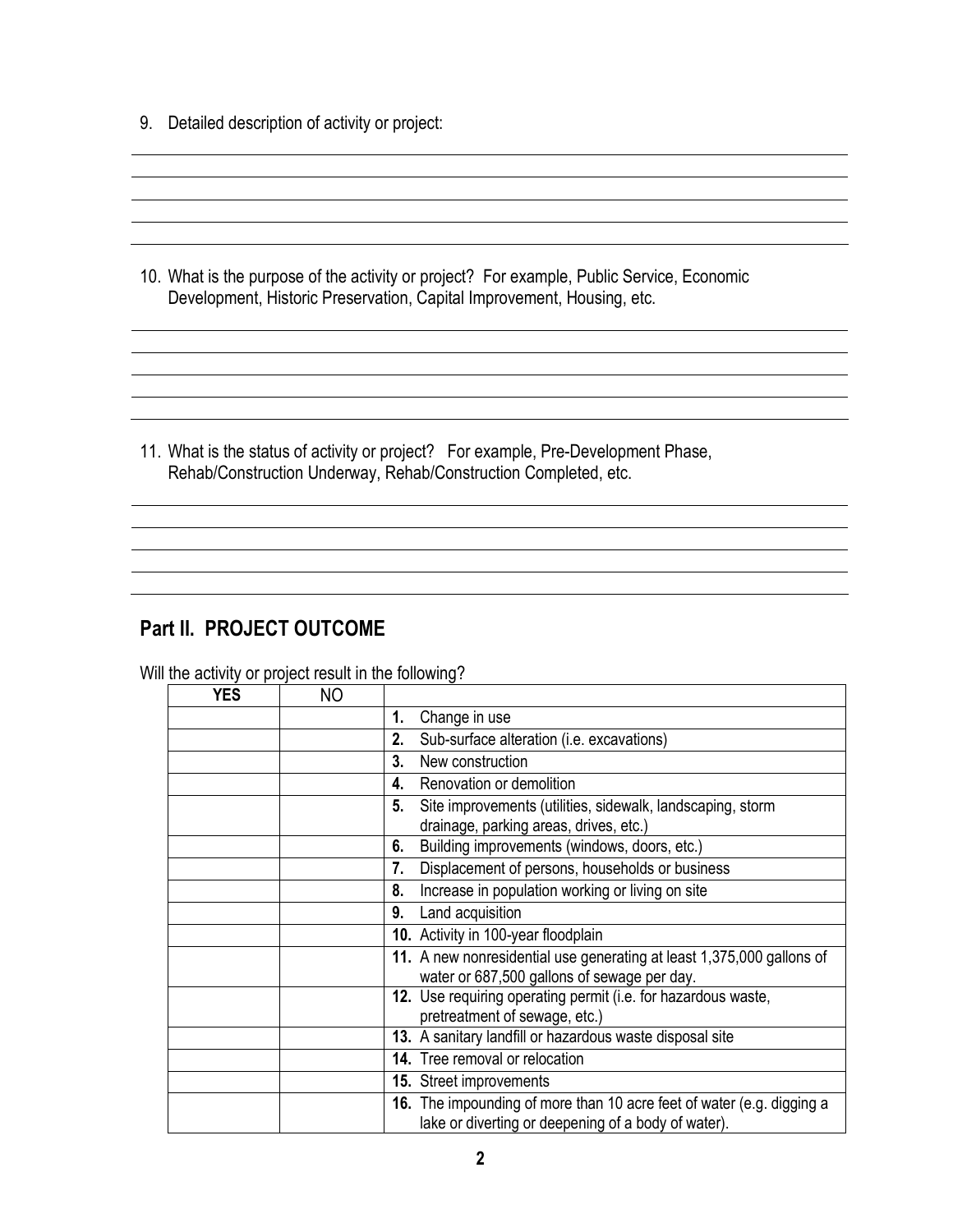## Part III. SITE SPECIFIC INFORMATION

1. Land Use:

Describe the existing and proposed land use:

• Existing?

• Proposed?

2. Site Plan:

| Does the proposed activity include a new structure(s) or site improvements on a site of one $(1)$ |  |            |           |  |  |
|---------------------------------------------------------------------------------------------------|--|------------|-----------|--|--|
| acre or more?                                                                                     |  | $\Box$ YES | $\Box$ NO |  |  |

If yes, a site plan must be provided. Project(s) will not be environmentally reviewed without a site plan.

3. Photographs:

Does the activity include new construction, renovation or rehabilitation?

|  | II YES |  | $\vert$ $\vert$ NO |                                                 |  |
|--|--------|--|--------------------|-------------------------------------------------|--|
|  |        |  |                    | aphs must be provided of each side (front, real |  |

If yes, photographs must be provided of each side (front, rear and sides) of the structure(s) proposed for assistance and the buildings on the adjacent lots. The photographs shall be identified by address. In addition, provide for each existing structure on the site, the following information:

- Existing structure(s) on site? <br>
T YES 
T NO
- Estimated age of structure(s)?
- 4. Value of Improvements:

Does the proposed activity include rehabilitation or renovation of structure(s)?

|  | ⌒<br>จ |  | N <sub>0</sub> |
|--|--------|--|----------------|
|--|--------|--|----------------|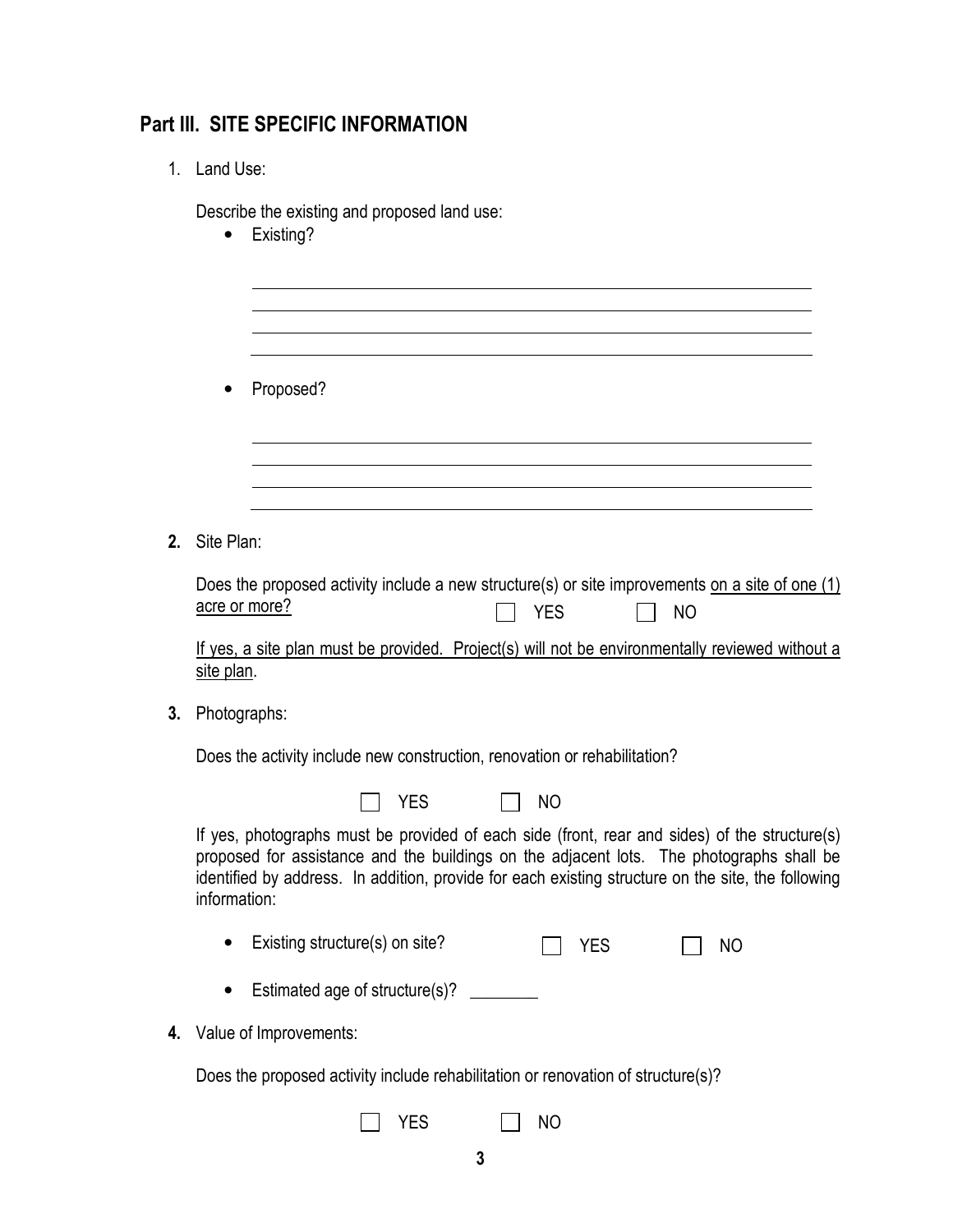If yes, what is the estimated cost of rehabilitation or renovation?

What is the amount sought for funding? \_\_\_\_\_\_\_\_\_\_\_\_\_\_\_\_\_\_\_

In addition, indicate if the estimated value of the improvement represents:



0 to 39.9 percent of the market value of the structure(s)

40 to 49.9 percent of the market value of the structure(s)

50 to 74.9 percent of the market value of the structure(s)

 $\Box$  75 percent or more of the market value of the structure(s)

5. Phase I Environmental Audits:

Does the proposed activity involve the transfer of any property, new construction, major renovations of 75% or more of the structures' market value, or a securing of a loan for nonresidential parcel?

If yes, a copy of Phase I Environmental Audit certified to Miami-Dade County must be submitted to determine the likely presence of either a release or threatened release of hazardous substance.

An audit is a review of a site and adjacent properties and involves preparing a history of ownership, land use and zoning for the last 50 years; researching environmental records for information on hazardous waste sites, hazardous facilities, solid waste/landfill facilities and underground storage tanks (available through the Department of Environmental Regulations and Management (DERM), Florida Department of Environmental Protection (FDEP) and U.S. Environmental Protection Agency (EPA)); and site inspection for physical evidence of contamination such as damaged vegetation or stains in the soil.

Has a Phase I been performed?  $\Box$  YES  $\Box$  NO

| ⌒<br>. .<br>- |
|---------------|
|---------------|

- 6. Environmental Health Information:
	- If a residential site, and the activity includes or involves rehabilitation, has it been inspected for defective paint surfaces?

| -^   | NO |
|------|----|
| - 65 |    |

If yes, please submit the results.

• Have any child under the age of six at the site been tested for elevated levels of lead in the body?

NO

| ⌒<br>J.<br>$\overline{\phantom{0}}$ |
|-------------------------------------|
|-------------------------------------|

If yes, please submit the results.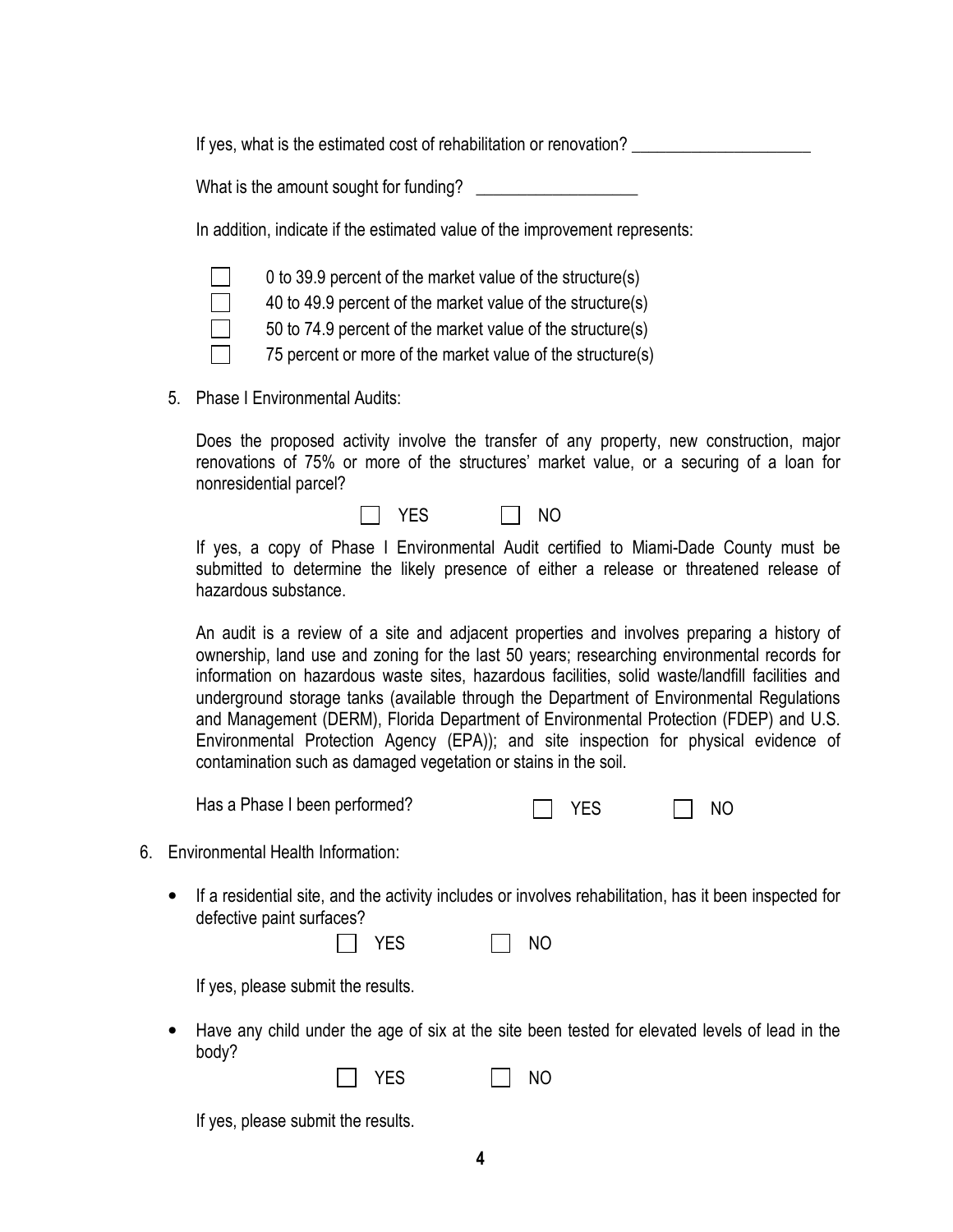#### 7. Other Site Information:

|    |                                                                                                           | YES | <b>NO</b> |
|----|-----------------------------------------------------------------------------------------------------------|-----|-----------|
|    | 1. Flood insurance required?                                                                              |     |           |
|    | 2. Public water available on site?                                                                        |     |           |
|    | 3. Public sewer available on site?                                                                        |     |           |
|    | 4. Children under 6 years of age residing on<br>site or relocating to site (including day care facility)? |     |           |
|    | 5. Hazardous waste disposal facility?                                                                     |     |           |
| 6. | Storage of hazardous materials on site?                                                                   |     |           |
|    | Abandoned structure(s) on site?                                                                           |     |           |

# Part IV. SUPPLEMENTAL REQUIRED DOCUMENTS

Required Submittal Documents:

- 1. For all projects: **Submit** street/plat maps that depict location of property in the County and/or City with the location or lot clearly pointed out.
- 2. For new construction projects: Submit a scope of service, an itemized budget, and a site plan.
- 3. For housing/building rehabilitation projects only: **Submit** a scope of service, an itemized budget describing the major components of the rehabilitation program planned, and a photograph of the property.
- 4. For historic proprieties, include: Submit photographs of the property, and a description of any adjacent historic properties that may be affected by your activity.

### Part V. CERTIFICATION

I certify to the accuracy of the information provided. I understand that all funded activities must have an approved environmental review clearance prior to the commencement of projects. I clearly understand that any omitted and/or incorrect information will delay the initiation of the environmental review process by the DHCD staff. As such, I am aware that omitted information could delay the commencement of my organization's project. I understand all approved environmental reviews are valid for one (1) year maximum.

| <b>Print Name</b>                                                                                              | Signature | Title |  |  |  |  |  |
|----------------------------------------------------------------------------------------------------------------|-----------|-------|--|--|--|--|--|
| Name of Organization or Corporation                                                                            |           | Date  |  |  |  |  |  |
| Unless otherwise indicated, return completed form and attachments to:                                          |           |       |  |  |  |  |  |
| <b>Community and Economic Development Division Director</b><br>Department of Housing and Community Development |           |       |  |  |  |  |  |

701 NW 1st Court - 14th Floor Miami, Florida 33136